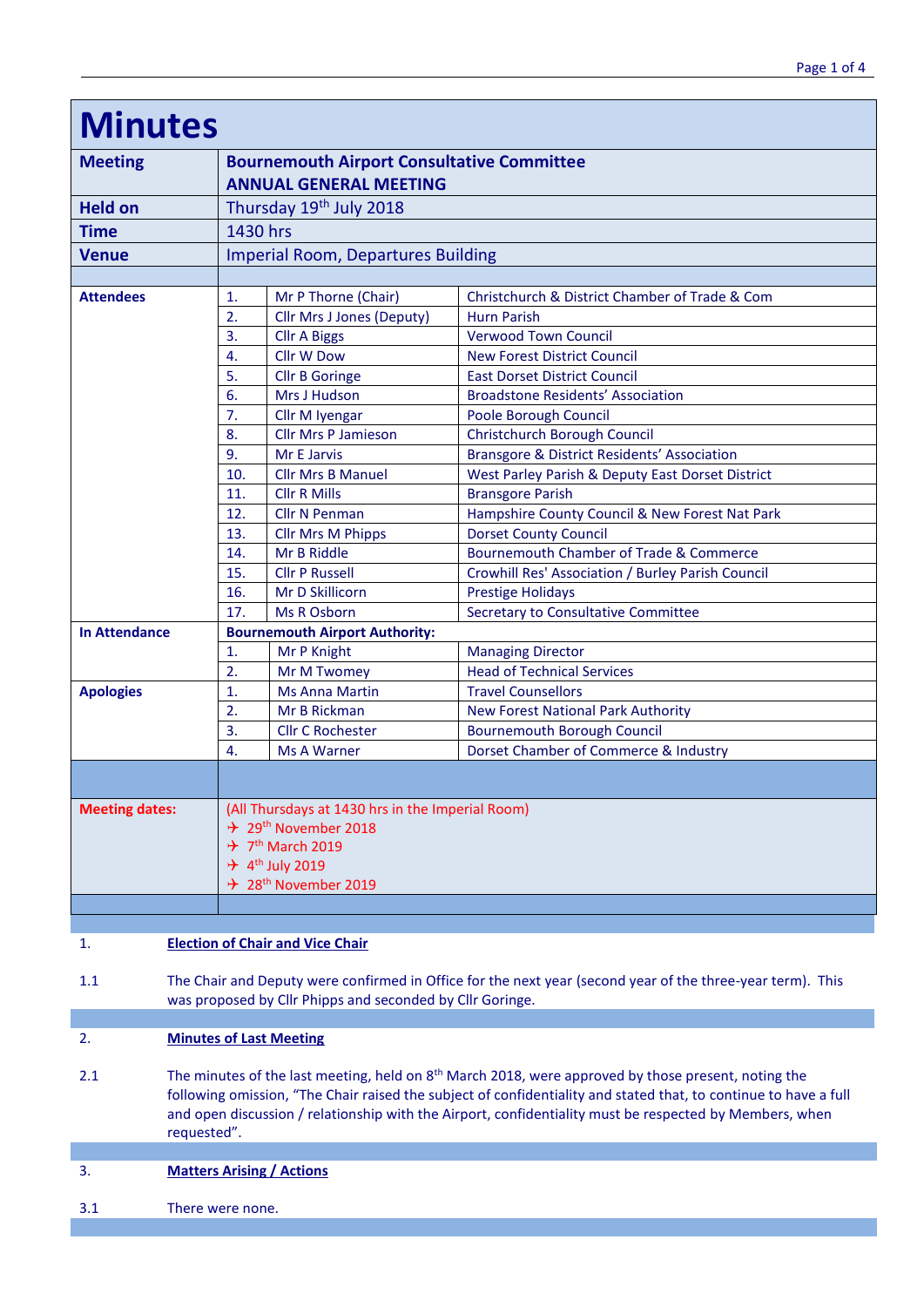## 4. **Report by the Managing Director**

- 4.1 The Airport advised that the transition from MAG to RCA was complete, with the exception of the Chroma system and Check-In system.
- 4.2 Discussions were ongoing with airlines to grow the Business.
- 4.3 BOMO ceased trading on the 20<sup>th</sup> June 2018, leaving over 200 sets of car keys at the Airport Information Desk. Passengers were given every assistance in reconciling them with their vehicles and with bookings. All keys have been returned.
- 4.4 The Airport gave a business update YTD ( $1<sup>st</sup>$  April 2018 to 30<sup>th</sup> June 2018). Passenger numbers stood at 212K, against a budget of 207K. The increase was due to the introduction of a year-round Ryanair Krakow flight and high load factors on all other routes. The overall budget had been adversely affected by reduced General Aviation (GA) performance, however, there would be a benefit due to the cessation of the BOMO operation. Costs were flat to budget.
- 4.5 Hangar 12 had been let to Gama Aviation, to commence operations in September 2018 (as reported in the Bournemouth Echo on the 17<sup>th</sup> July).
- 4.6 Passenger performance by airline was shown and discussed.
- 4.8 Summer 2018 routes were reported, as follows. Ryanair: Alicante; Malaga; Faro; Malta; Tenerife; Krakow; Gran Canaria; Murcia; Palma and Girona. TUI / First Choice: Gran Canaria; Tenerife; Lanzarote; Mallorca; Corfu; Dalaman; Ibiza; Rhodes; Naples and Paphos.
- 4.9 Ryanair had announced a twice-weekly Paphos throughout the winter of 2018/19, which was likely to continue for summer 2019. TUI had announced Kefalonia, Crete and Anatalya for 2019.
- 4.10 Since the last Committee meeting, the following incidents had occurred:

|                                           | <b>Number</b> |
|-------------------------------------------|---------------|
| <b>Aircraft Accidents</b>                 |               |
| <b>Aircraft Ground Incidents</b>          |               |
| <b>Full Emergencies</b>                   |               |
|                                           |               |
| <b>Local Standby</b>                      |               |
| <b>Weather Standby</b>                    | 19            |
| <b>First Aid</b>                          |               |
| <b>Off-Airport Road Traffic Accidents</b> |               |

Chinook with gearbox problems and a DA40 with a rough running engine. Both landed safely.

- 4.11 Airport passenger comparison was shown from 2016 to 2018, along with the movement comparison for the same period. It was anticipated that the Airport would hit passenger budget this year, with additional growth expected for next year. Commercial aircraft movements were fairly static, so the passenger growth was from fuller aircraft. Non-commercial flights had increased due to the pilot training boom in the UK. June and July aircraft movements had increased as a result of the good weather.
- 4.12 The Airport was no longer taking part in the ASQ passenger surveys, which was a European scheme endorsed by MAG. It was now felt that a different approach should be taken, i.e. to use a UK recognised benchmark system to score the Airport against the other airports in the RCA Group, as well as other UK airports.
- 4.13 The CAA had scored the Airport as "Good" in their annual PRM (Persons with Reduced Mobility) Report of UK airports.
- 4.14 A Member had seen the Twitter survey concerning a Premium Lounge and asked whether £20 would be too cheap, compared to other airports operating such a facility. The Airport replied that analysis into operating a Premium Lounge had shown that it would be beneficial and provide the service passengers wanted. The £20 fee had been suggested, as this was the sum charged at the other RCA operated airports.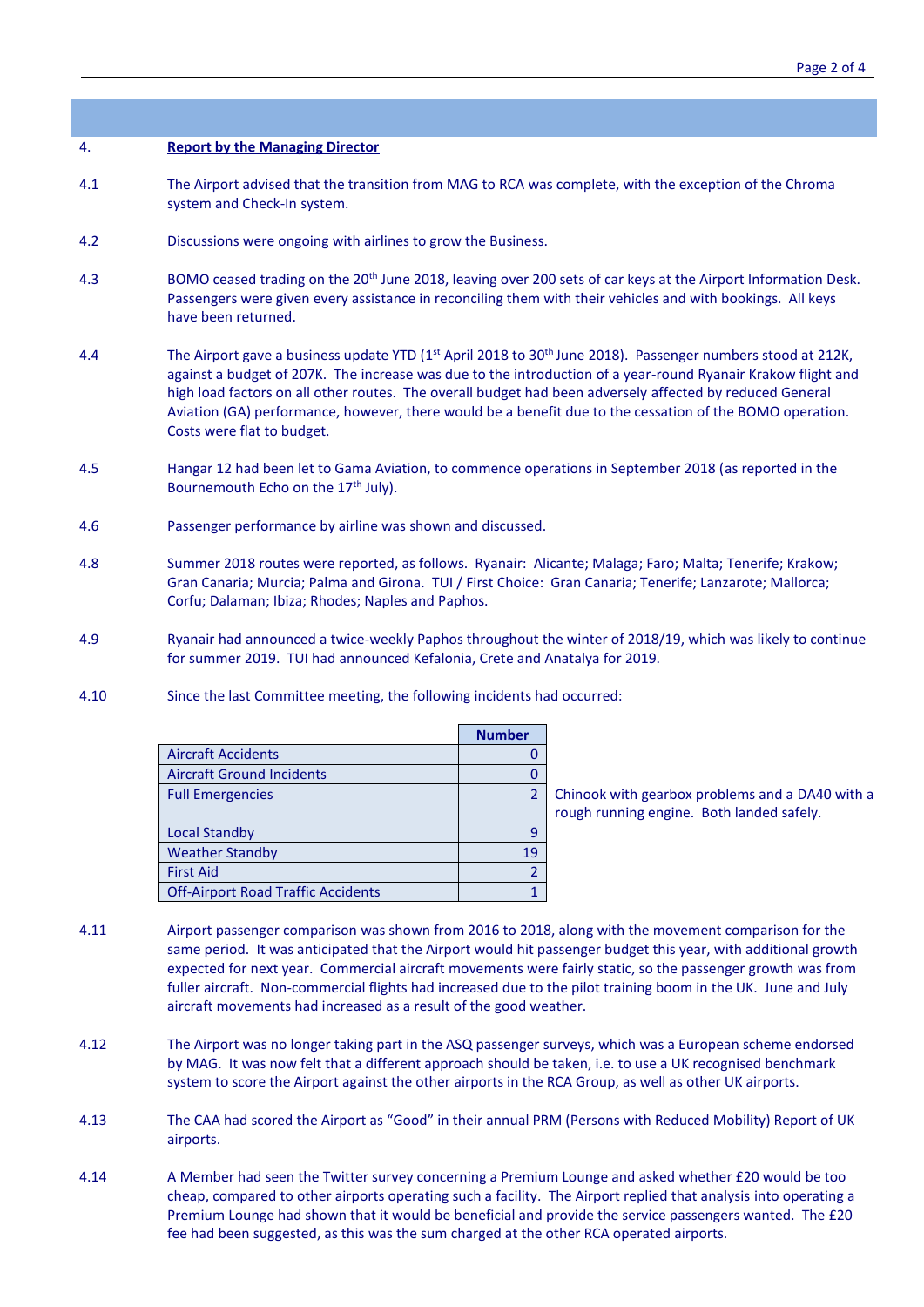- 4.15 The Chair asked whether certain business functions would be centralised in the RCA Group, as had been by MAG. The Airport replied that it was a standalone business, with support / assistance from elsewhere within the RCA Group.
- 4.16 The Chair and a Member complained about the length of time it took to be served in The Olive Tree when they last flew out. The Airport replied that it had been recognised that the service had not been to the aspired level and the MD and RCA's Commercial Manager had met with the MD of TRG (who operated the restaurant / café facilities in the Terminal). Feedback from TRG was very positive, a new onsite Manager had been appointed and improvements made.

#### 5. **Update on Roadworks around the Airport site**

- 5.1 The Chair thanked Cllr Phipps for investigating the current progress of the works and for the update provided to Members, as follows.
- 5.2 Cllr Phipps showed Members a plan of the Hurn Roundabout Improvements. The roundabout would be made smaller, splitter islands replaced, repositioned and made smaller. Cycle ways would be widened. The works would permit a better flow of traffic. The wooden footbridge was to be replaced, widened and renewed. Outside Hurn Post Office, the village green will be made wider on one side and narrower on the other and the verge on the other side of Matchams Lane will be made wider to give pedestrians and vehicles more visibility. Works were due to end in September, however, utilities had to be moved and this had taken longer, so end date should now be October. There were no plans to widen the road bridge.
- 5.3 The Blackwater East and West Improvement Plan was then shown. The East works were almost complete. The West (Hurn side) were to start in September but works on the highway itself would start after Christmas. There was to be a bespoke slip road to the North and land was to be purchased from the Forestry Commission. There would be more lanes for traffic exiting from the Cooper Dene direction. Also, in September, the slip road from Blackwater East would be widened, along with the whole route to Cooper Dene, resulting in three lanes from Blackwater to Cooper Dene. The works would continue until June 2019, then stop and resume in September 2019 to avoid the holiday period. A Member stated that he had been in touch with the Project Engineer and had requested that the works be suspended over the Christmas 2018 period as they would affect trade. It was believed that the speed limit would be adjusted to 50 mph.
- 5.4 The Hurn Court Lane one-way system had been blocked off during the roadworks and this had proved a huge success for residents. This was due to traffic circumventing the roadworks by going the wrong way along Hurn Court Lane, which was very dangerous.
- 5.5 Finally, the Wessex Fields Plan Phase 1 was shown. This would create a new link from the A338 to the Wessex Business Park, also creating a second route into Bournemouth Hospital. The Planning Application for this had closed in February 2018 and a final decision was awaited. Phase 2 would start in 2020.

#### 6. **Aircraft Noise Report**

- 6.1 For the period July 2017 to June 2018, there were 39 complaints from 30 people (not including repeat complainants). Of the 39 complaints, 35 were found to be compliant and 4 non-compliant (companies had been contacted, where necessary, and reminded of the operational restrictions). The majority of the complaints were from the New Forest area (9), followed by the Merley and Bransgore (both generating 4). Total aircraft movements per complaint for the period was shown and it was noted that this now stood at 800 movements per complaint, against a target of 150 per complaint, which was very good.
- 6.2 A Member stated that there seemed to be more aircraft activity over Burley of late and some of the residents were Air Traffic Controllers who had advised that these aircraft were non-compliant. The Member asked the Airport to explain why this was and did it have a list of non-compliant aircraft, or did it just log the noncompliant aircraft from complaints made. The Airport responded that it was confident that the data held by ATC was correct and it invited the Member to provide evidence of non-compliant aircraft (times, dates etc) and it would investigate each individual aircraft movement.
- 6.3 The Deputy Chair requested that the Airport include in its Noise Report the details of any non-compliant aircraft (identified as a result of a complaint) by aircraft, area overflown and reason for non-compliance.